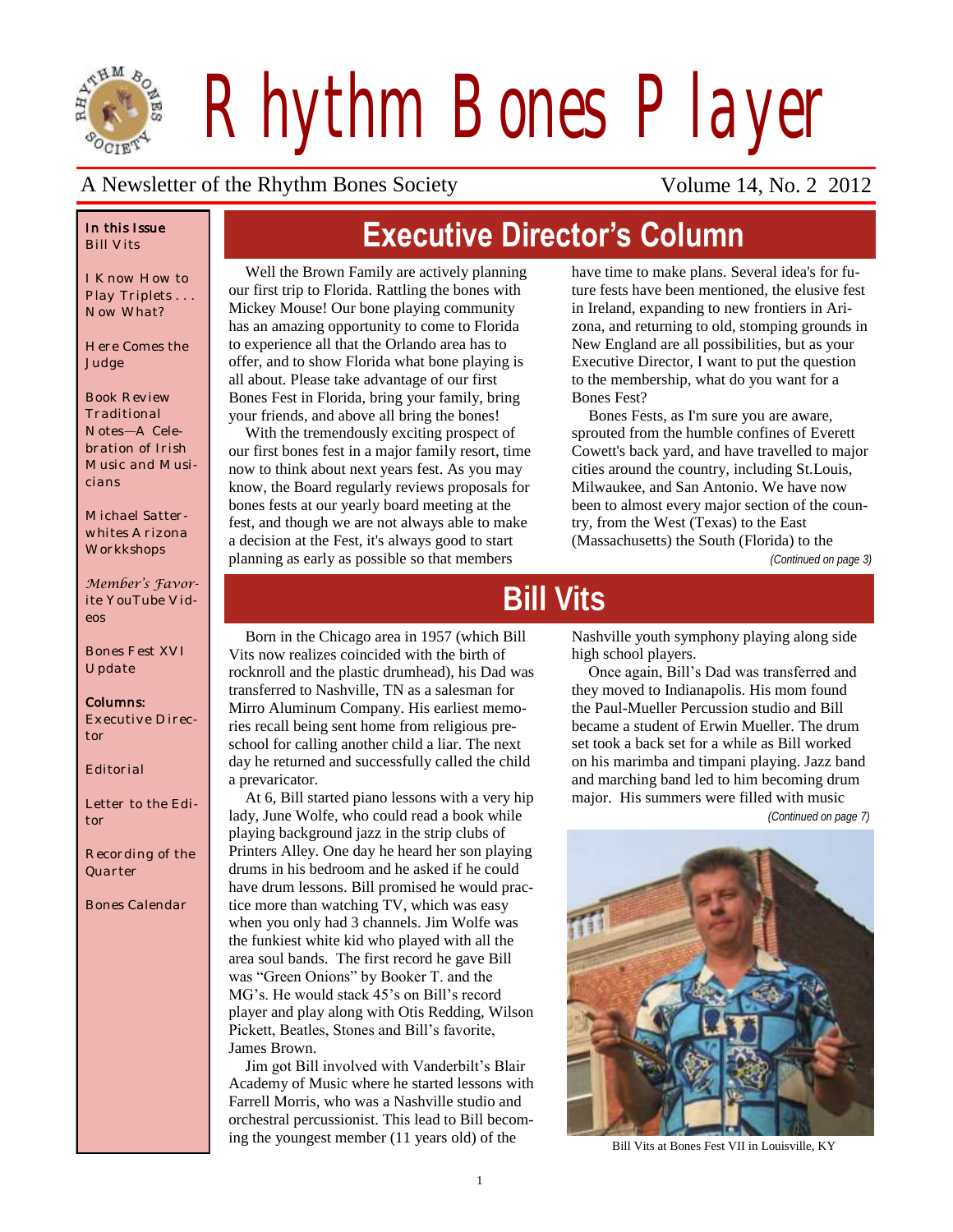#### **Editorial**

Bill Vits has magical wrists. Of course he should as a professional percussionist, and others have them too. I first thought that when I saw him play quadruplets, and then tried to play them his way and could not. This nice story about our Assistant Director starts on Page 1.

Skeff Flynn has some thoughts about what to do after you learn the basics and have reached a plateau in your playing.

Mike Passerotti's YouTube Page on our website is something I look at when I need a break. He, with the help of our members, has collected all of the known rhythm bones videos (at least that is his goal.) Members were asked which of these are their personal favorites and why and these choices are presented in this issue.

Bones Fest XVI in Orlando is just around the corner so to speak, and host, Mary Lee Sweet, gives us a last minute update. We have many first timers this year.

### **Letters to the Editor**

Hello. I will be playing bones with Bruce Carver in Austin, Texas at a clinic workshop for the Percussive Arts Society International Convention on November 1-3 this year. The clinic is entitled 'Bones and Bohdran Beyond Tradition.' *Brad Dutz*

Hope you all have a great time in Orlando - wish we could be there but we have just a month to play away from home the rest of the year and we're going to Washington State. Don't give up on me just yet .... I think that I've found the perfect music for my bones playing and have adopted a new technique for bones placement in my hands that might just raise me a step or 2 on the bones playing greatness ladder. I'd be more likely to appear in some back woods place than a big city - as a guy from Tellico Plains I have difficulty being somewhere that there are more people in their cars at a 4 way stop intersection than in our whole town! Have fun. *Mike Hannan*

Just got back from a four day Ac-

cordion festival in Moncton N.B. Our band " Le Vent Des Cantons" (The Township Breeze) played a total of 6 different stages in Moncton for this event.

The Bones were prevalent in each show and people just loved to see them played. Four of the events were widely covered by the C.B.C. T.V. --- Global T.V.--- C.T.V , as well. Tough to do so many shows in such a short period of time. One show at the Lions' Club lasted almost four hours backing up some 35 Accordion, Guitar, Mouth Organ and many other players.

Taught bones playing to six new would be interested players who bought bones that I make. Told them all they would be invited to play on stage with me next year as motivation to get them really interested..

Unfortunately, I will not be able to go to Orlando this August (I would have loved to go) as the band is booked for three different gigs around Quebec, then Sept 8th we will be in Woonsocket R.I. for two more concerts there. This really fills our schedule up for a bit.

If anyone is interested in getting a copy of our latest CD, just look at our Web page

www.leventdescantons.com and we would be pleased to sent one along to ya. Keeping the beat---*Bob Goulet* "The Quebec Boner"

Hope you like my video www.youtube.com/watch? v=8jiqXsW6gt0, Rap! Rap! On Your Minstrel Bones' by Ed Meeker—From old wax cylinder recording.

How have you been? Sorry I haven't been involved with the Bones Society for a while, but I had a career change and haven't had time for much of anything but that for a few years now. I do still play my bones!

I've collected old record players and records for 45 years, but that is the only bones-specific record of which I'm aware. It's relatively easy to find if you'd like me to find you a copy. Would probably run between \$10-\$25 depending upon the circumstance. Best, *John Meader* [We last saw John at BFIX. Also you can Google the recording name and find two higher quality versions]

#### *Rhythm Bones Player*

Rhythm Bones Society Volume 14, No. 2 Second Quarter 2012 ISSN: 1545-1380

**Editor** Steve Wixson wixson@epbfi.com

**Executive Director** Stephen Brown Bones@crystal-mtn.com

**Web Site Coordinator** Jonathan Danforth webmaster@rhythmbones.com

**Board of Directors** Steve Brown, Executive Director Jonathan Danforth Skeffington Flynn Mel Mercier Sharon Mescher Bill Vits, Assistant Director Steve Wixson, Secretary/Treasurer

 The Rhythm Bones Player is published quarterly by the Rhythm Bones Society. Nonmember subscriptions are \$10 for one year; RBS members receive the Player as part of their dues.

 The Rhythm Bones Player welcomes letters to the Editor and articles on any aspect of bones playing. All material submitted for consideration is subject to editing and condensation.

Rhythm Bones Central web site: rhythmbones.com

### **Recording of the Quarter**

In a Dave Scott review of the Diamonds in the Rough CD, he says "it has a unique compilation of outstanding harmonica driven blues." The harmonica is played by Harmonica Knan, who was influence by Sonny Terry (who also influenced JC Burris—see Vol 13, No 4 for a story about JC.)

There are 2 tracks (5 and 9) on this CD featuring Harmonica Khan and me, and whilst the bones playing is raw and hence not technically brilliant, the overall effect is great from a blues perspective. *Dennis Rigg*

[To listen to these tracks, copy this link into your internet browser www.cduniverse.com/search/xx/ music/pid/6875651/a/ Diamonds+in+the+Rough.htm.]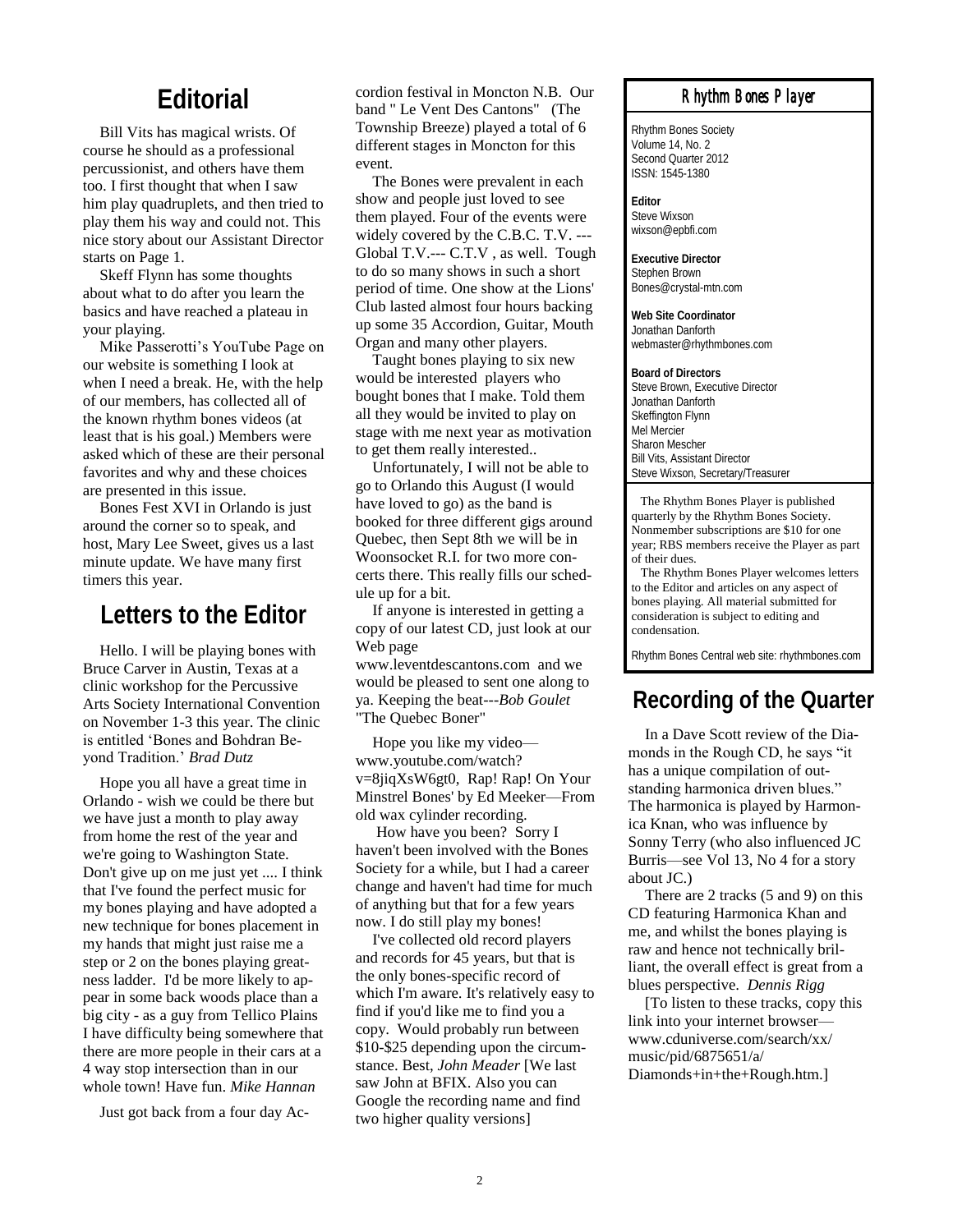#### *(Continued from page 1)*

North (Wisconsin), and I personally have the bones to thank for getting me to parts of the country which I know I would never have been to, but I'm concerned about leaving some of our members on the side lines, wishing, but unable to attend a Fest. It's true we can't be every where, but I am wondering what format would allow for greater participation? We would want to see each and every RBS member at each Bones Fest, the only time that could claim to have happened would be at Bones Fest III, when the organization was founded, and it's probably not possible, but having seen Fests which boast 50+ bones players in attendance, it may be possible to bring more of us together on a regular basis.

One possibility is to look at our format. Bones Fest has traditionally been proposed and sponsored by a single member, independent of the Board, who presents a plan, reviewed and approved by the Board, and carried out by the member and their spouse, or in some cases, cosponsored by another member. While this has been successful for the most part, it places a lot of responsibility on the sponsors, and creates inconsistency in location. The question of selecting one or two more or less permanent sites has been raised. This might require the Board to become more involved in the planning, and utilization of a planning committee, rather than the reliance on one or two individuals. The major question for me is, what is going to get more people at the fests, what is going to bring out as many of our members as possible? I have benefited so much from the current format that I almost feel biased from making a decision on it, but ultimately we (the Board) have to focus on what's best for the membership, and I believe we are more than willing to do this but we need to hear from the membership, what do you want? A Bones Fest that moves around the country, discovering new locations as invited by a member, or one that swings between two locations, more or less permanent, presented by a committee overseen by the Board? I want to hear your thoughts on this topic so that we can discuss it at our

upcoming Board meeting in August. Please feel free to contact me: [bones@crystal-mtn.com,](mailto:bones@crystal-mtn.com) 36 Royalston Road North Winchendon, Ma. 01475, 978-297-1104 Bones Fests are the one opportunity to bring our bone playing family together, lets bring as much of the family together as we can! *Steve Brown*

### **Update on Bones Fest XVI in Orlando**

Orlando - Rhythm Bones Fest XVI. Please save the date - August 9-11, 2012 and plan to attend the Rhythm Bones Fest XVI in Orlando!

Registration forms are available on the Rhythm Bones website: http:// www.rhythmbones.com/documents/ BFXVIRegistrationForm.pdf

Our July 10th deadline for booking online is past, so please call for reservations to get our special rate while rooms are still available. 1-800-627- 8258. You must tell them your reservation is for the Rhythm Bones Fest XVI to get the special GUESTROOM RATES of Single/Double: \$89.00 Add'l Person: \$20.00.

Thursday night, the 9th, will begin the Fest with an excursion for dinner or drinks (you decide) at the Raglan Road Irish Pub in Downtown Orlando. http://www.raglanroad.com/ Raglan Road Irish Pub & Restaurant, Orlando's only authentic Irish pub, built entirely in Ireland, shipped Lock, Stock and Beer Barrel to Downtown Disney! They've agreed to let us rattle the bones a bit in between the Irish dancers and the songs of the house band Creel.

All Bones Fest XVI events and sessions will be in the air conditioned comfort of a Rosen Plaza Hotel conference room or an air conditioned restaurant/pub. Pointe Orlando is across the street from the hotel - 5 minutes walking time. http:// pointeorlando.com/dining/ There you will find great places to do a Pub Crawl. Arrangements are being made to perform on some of these stages. Adobe Gila's http://

orlando.adobegilas.com/ B.B. King's Blues Club http://

www.bbkingclubs.com/index.php?

page=orlhome. The Pub http:// ww.experiencethepub.com/orlando

A preliminary schedule is listed here http://www.rhythmbones.com/ nextFest.html

Visit our Rhythm Bones Society homepage to learn more about playing rhythm bones. http://

www.rhythmbones.com.

Don't miss the opportunity to join the Rhythm Bones Society in an unforgettable Fest in the City Beautiful. See You Soon. *Mary Lee Sweet*

# **Here Comes the Judge**

A friend of mine in Abbeyfeale once said to me, and rightly so, we can't have a competition with out the competitors, but clearly, we can't have a competition with out the judge.

Judges or adjudicators are used widely in competitions in Ireland on the local, regional and national level to judge the Fleadh Ceol (feast of music) competitions through out Ireland. Established in the 50's they have grown into the major competitions in Ireland culminating in the All Ireland Championships in a variety of categories, and including almost all instruments played in traditional Irish music, but not the bones. Rules for the competitions are complex, and rigid. The New York Ceili Band was disqualified in the 60's for borrowing a drummer. I saw a Ceili band penalized for playing two reels in a row at the Mid Atlantic Fleadh here in the states.

The All Ireland Bone Playing Competition which was established out side of the Fleadh system has been held since the mid nineties. Judges are hired by the Fleadh committee, and are expected to utilize their own system of rules. The committee has gone out of it's way to hire judges that are well known, and experienced bone players, not an easy feat when you consider how rare the instrument is in the music, and rarer still to be played well. Mel Mercier and Tommy Hayes judged the contest on opposite years. each being asked to judge on alternating years. Mel is of course well known to RBS, having learned the *(Continued on page 5)*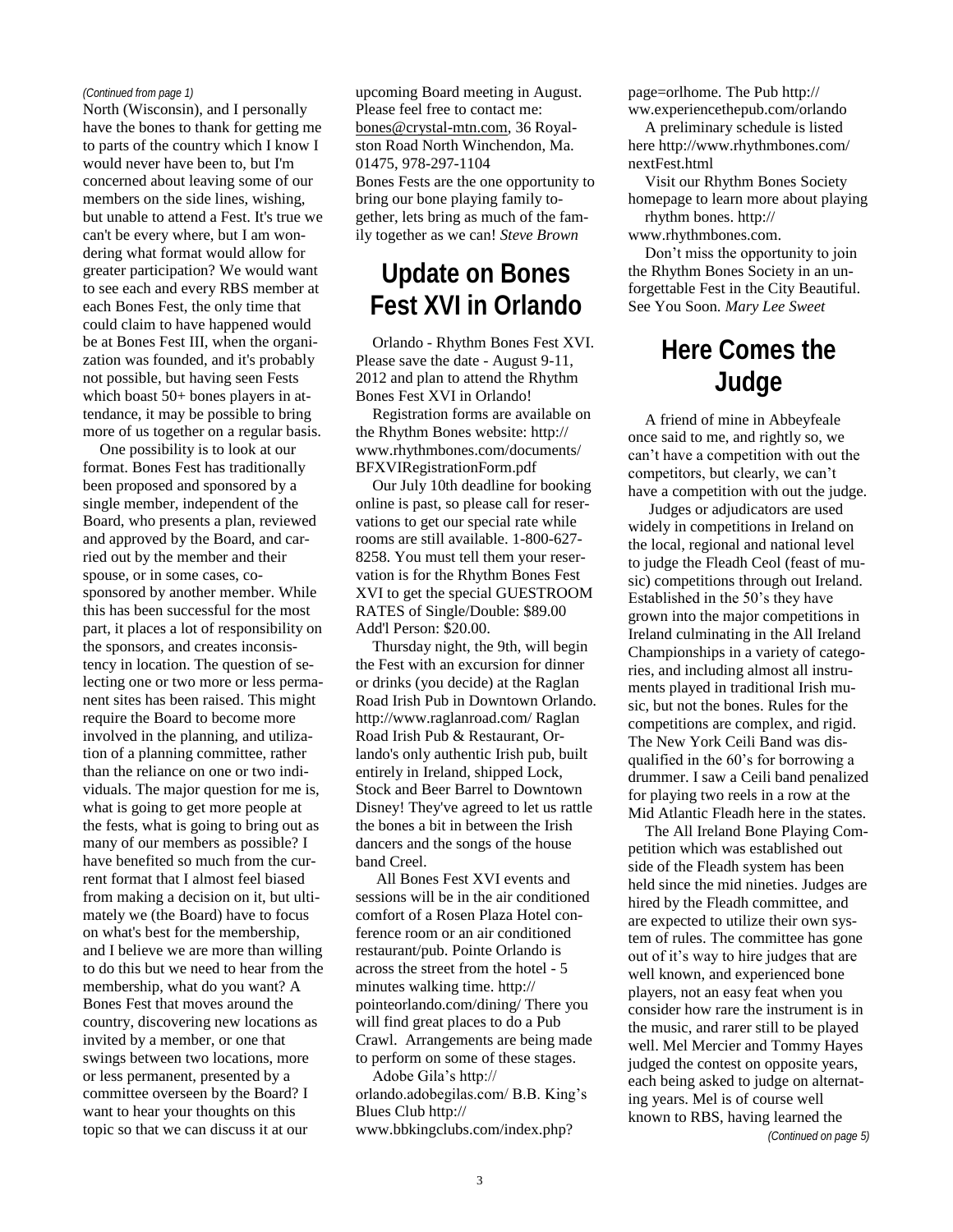### **I Know How to Play Triplets . . Now What?**

I'm sure that many of the folks reading this are often asked to demonstrate how to play the bones. For me it has reached the point that I have a fairly standard presentation down. Typically I start by demonstrating my grip, explaining the mechanics and then seeing if the inquisitive individual in front of me can get a single click. If they can we move on to the triplet. It's not often that someone makes it past this point in my presentation. However when they do I almost always get the same question, "now what?"

While this question is almost universally heard from beginning players it is also echoed by experienced players looking to branch out from the musical styles they are most familiar with. So without getting into too much detail on specific rhythms or patterns I'd like to share a few thoughts on what to do once you can play triplets.

The first thing I recommend is to commit the basic mechanics to muscle memory. In order to play in a group setting you need to be able to execute your techniques. This may seem fairly obvious but what may be less obvious is that while you are committing techniques to muscle memory you are also (or should be) committing them to aural memory. Knowing how to play a triplet isn't always enough in a musical setting. You also need to know what it sounds like before you play it. That way you'll have a fair sense of whether or not it's appropriate. Start with single clicks and triplets and expand what you commit to memory as your bones repertoire expands. Can you recall the sound of one triplet? Two? Do you have a specific pattern of single clicks you like to play? As you commit patterns to memory they become a part of your bones vocabulary. That means you'll be able to speak up when the time comes.

A few months after I first picked up the bones I was fortunate enough to get to see the Carolina Chocolate Drops in concert. After the show I asked Dom Flemmons if he had any advice for a beginning bones player.

He asked if I had the single and the triplet and when I said yes he told me to watch dancers. There are definitely great bones players out there who play with a very controlled range of motion and whose playing bears little resemblance to dancing. Like all of the thoughts I'm sharing today this may not be for everyone, so take what works and feel free to disregard the rest. For me this advice was perfect.

There are two important components that made this tip so useful. Bones playing requires movement and if you're moving like a dancer you're probably getting a sense of the underlying pulse of the music you're playing to. The act of dancing and allowing the bones to flow as an extension of your movement is an excellent strategy for developing a playing style. The other element that thinking like a dancer brings is showmanship. When you watch players like Dom Flemmons and Spike Bones you'll notice that their movements are almost as important as what they're playing. Their flamboyant gestures almost can't be separated from their musical styles and they add a whole new dimension to their performances.

Regardless of whether you move like Fred Astaire or have two left feet there are definitely some other guiding principles that can help you in developing your ability to play with other musicians. For me the most important of these is to add without subtracting. Every time I pull out the bones in a group I want to make sure that they add an element that is appreciated. My motivation is simple; I want to be able to play with that group again. If I constantly play really loud rolling triplets over everything regardless of the context I probably won't be welcome the next time I see them.

So when you play with people try to add something to the music without taking anything away. That may sound a little clichéd but it's generally a good approach. How do we achieve this? I think there are a few good, simple strategies to employ. But before we pick a strategy, I think it's good to take note of something that will be pretty important to how you fit into the ensemble. Are you the only (or at least primary) percussionist?

Being the only or primary percussionist in a group allows a certain amount of freedom but it also comes with a certain amount of responsibility. In situations where I am the primary percussionist I actually tend to play less busy or flashy lines. Instead I tend to accent the strong beats. This works in any style. Find the strong beats of the tune accent those beats. Add flash only occasionally.

Think of it this way, drum fills can be really cool but most of the time a really good drummer is just accenting the strong beats of the piece. If the drummer played fills over the whole song the listener (not to mention the rest of the band) is in danger of losing the pulse. So if you're the primary percussionist I recommend thinking like a good drummer and accenting the strong beats.

This approach can work in ensemble settings where you're not the primary percussionist as well. However, if there is another percussionist already accenting the strong beats I generally like to look for space and add flair. If a drummer is always hitting the snare drum on beats two and four I don't necessarily need to hit those beats. Instead I tend to look for spaces in the music that aren't already filled up by a lot other instruments and I try to play something in that space to further the groove. Aural memory is really helpful here. If you have a repertoire of patterns in your aural and muscle memory it will be easy to arrange them in the spaces you find.

There is another approach that's usually appropriate for either situation. Pick out a thematic line and try to mimic it. This could be the melody or it could be a figure played by one of the accompanying instruments. My only word of caution with this approach is to be sure you don't overwhelm the line you're mimicking.

The last thing I want to consider when thinking about what to play with other musicians is the setting. Is the session public or private? Are you or some of the other musicians being paid to play? If you're in public and (or) you're playing with folks who are getting paid to be there I would tend to advise playing more subtly than if you're at a house jam with a group of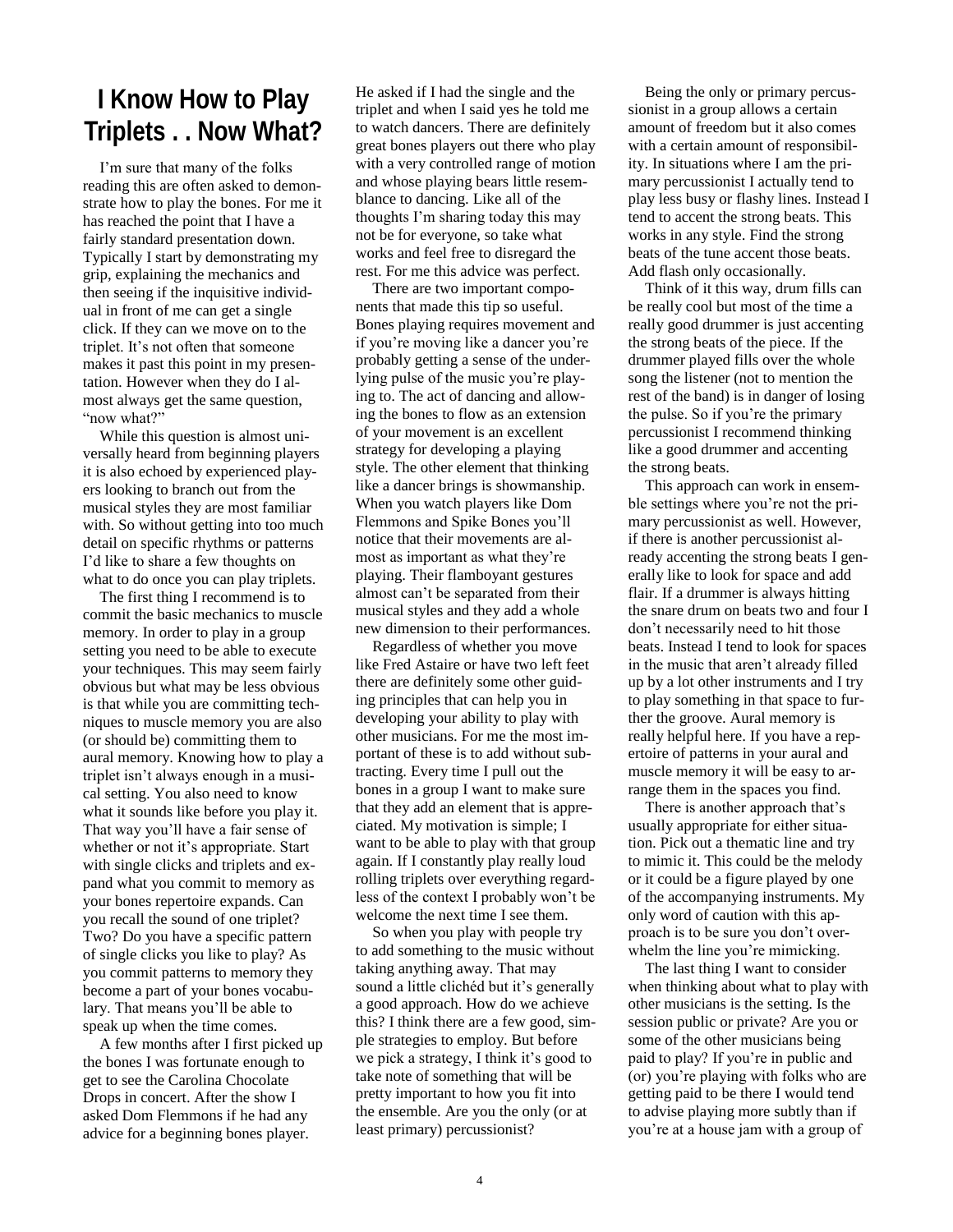friends. Of course if you're offered a solo then by all means play your heart out, but if you're not, remember this mantra: add without subtracting. On the other hand if you are at a house party with friends remember to experiment. Go for that new pattern you've been practicing that you're not totally sure is going to work. Experimentation is generally necessary for growth. But again, in public settings with paid musicians you're generally going to want to keep that experimentation within reasonable levels.

Playing with other musicians is always a learning experience and can be extremely rewarding in many ways. Now that you can play triplets try committing the basic mechanics and a few of your favorite patterns to aural and muscle memory. Dance if you have the inclination. Ask yourself about the setting and whether you are the primary percussionist. Always do your best to add something to the music without taking anything away and above all, have fun! *Skeffington Flynn*

### **Michael Satterwhite's Arizona Workshops**

RBS member Michael Satterwhite taught two "Musical Bones" workshops again at the Arizona Highland Celtic Festival [\(http://nachs.info/](http://nachs.info/festival.shtml) [festival.shtml\)](http://nachs.info/festival.shtml) on July 21-21,2012 in Flagstaff, Arizona.

The festival is produced by the Northern Arizona Celtic Heritage Society (NACHS). Michael has taught this workshop on prior years and loves introducing curious folks to the fun of playing bones. He uses 'penny bones' {see *Dutch Penny Bones* article in online newsletter, Vol. 7, No. 4) so everyone can begin to learn the basic mechanics of playing, and they are affordable enough for the festival to send everyone home with instruments. The workshops are full of giggling and banter as players realize they too can deliver a basic rhythm and bones can be flying every which way.

Michael's final request of his new bones players is to observe them playing their new bones as they take in the various musical offerings of the weekend. Wooden bones from various suppliers are offered close to cost. Any profits go into the NACHS scholarship fund - which has dispersed over \$67,000 to deserving students of Celtic culture through the years. Recipients can study, music, culture, language with Celtic orientation. Indeed Michael received a small scholarship to offset travel expenses to attend Bones Fest XV last year based on the anticipation it would strengthen his workshop leadership. Michael was amazed by his fellow players at Bones Fest, learned a huge amount and was able to carry back more knowledge to share with his students.

Michael also taught a bodhran workshop and assisted with a spoons workshop taught by another local, Nicole Bauge. The festival makes the bodhran workshop affordable by dispensing small cardboard pizza boxes and dowel 'tippers' for the students to use during the workshop.

This family-friendly festival is a lively offering of music, children's activities, bagpiping competition, traditional athletic games, visiting clans, vendors and Celtic-oriented food vendors. But near and dear to NACHS is the festival's strong educational component which is exemplified by the bones, bodhran and spoons workshops. They are joined by whiskytasting, language, storytelling, genealogy, Celtic attire, Celtic plants, the history of salt and much more.

bones from his father Peadar Mercier, former member of the Chieftains. Tommy Hayes is a world renown percussionist, former All Ireland Champion on the Irish drum, and well known bone and spoons player. Other judges who have taken over the dutties are Seamus O'Kane, Bodhran maker, Gino Lupari, Bodhran and bones player with Four Men and a Dog, Ronnie McShane, bone player with the Chieftains, and Sean O'Riada's group Ceoltori Culannan, and Junior Davey, 5 time All Ireland Bodhran Champion, and bone player. *(Judge—Continued from page 3)*

I think the judges really set the Abbeyfeale contest a head of the other bone playing contests held in the World. The Australia contest is totally unknown to me, so I would defer on that contest, but the Bones and Spoons competition at the Misouri Valley Old Time Music Festival and Contests use of judges is better known. Holding more than a hundred contests over the course of the week, Judges are asked to judge multiple contests, and expertise on an instrument is not a requirement, and the judges remain anonymous both during and after the contest. Judges in Abbeyfeale by and large are well known players with performance, and recording track records who value the bones, and it's place (albeit a small place) in Irish music. The most recent Judge, Junior Davey, has a long history of adjudicating competitions, and competing himself.

In 2005 I was asked to judge the Junior Bone Playing Competition in Abbeyfeale. I had given some thought to it, but had expected to receive some guidelines regarding the judging process. As I sat behind the adjudicators table, one of the Festival Committee members placed a booklet in front of me, "ah here are the rules," I thought. Opening the booklet I soon found it to be blank! "Excuse me" I said, "where are the rules?" "You're the adjudicator, you should know the rules," they replied. It was then I realized that in this competition, the judge sets their own standards and methods. I devised a 5 category point system quickly, and I was happy when several of the bone players present told me the judging was,"Spot on".

Competitions can help to focus attention, and further interest, and I believe that to be true with bone playing. The unfortunate thing is not every can win, or even place for that matter. I think it's important for competitions to continue, and would like to see renewed interest in the bones and spoons competition in Iowa. But make no mistake about it, the judges opinion is what rules on that day, and we know what they say about opinions, every one has one. *Steve Brown*

[Steve Brown has participated in 8 separate competitions playing bones, coming in first 3 times, second once, third 3 times, and 5th once.]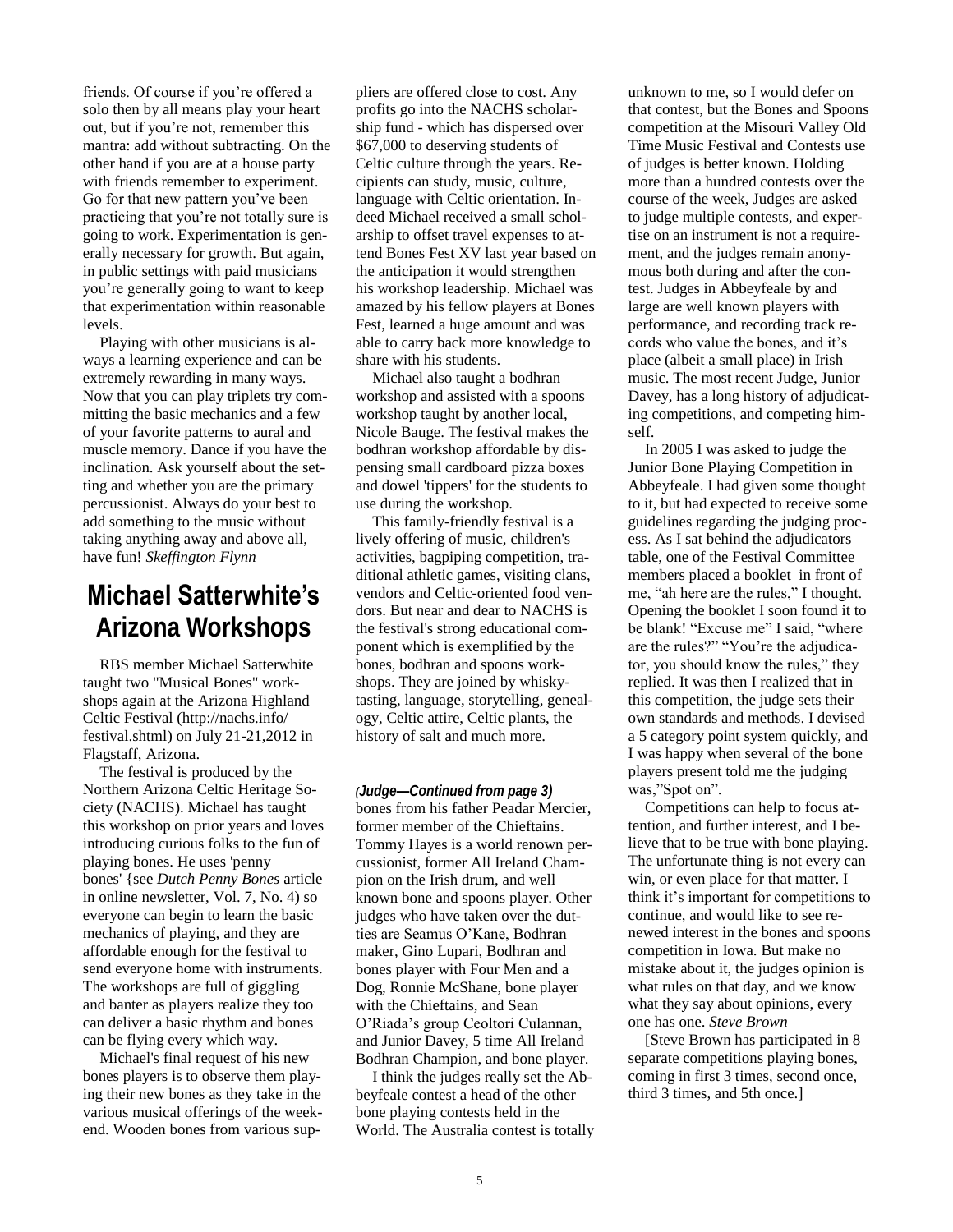# **Members Favorite YouTube Videos**

Here's a bit of fun. Mike Passerotti edits the Rhythm Bones YouTube Video Summary Page on our website. On that page he says, "Rhythm Bones is a musical instrument, and yet playing bones is a performing art. Take a walk through videos of many bones artists and discover new styles, new movements, new/old costumes, and new sounds. I spent some 15 years thinking that bones was only a blues and jazz type instrument. Thanks to the internet and RBS, the truth is now known that rattling spans every continent, every tongue, every music style. See what others are playing, and post your own video. When you post your video, make sure you tell us about it so we can add it to the growing list. (Please send additions or corrections to mikepasserotti@hotmail.com)"

Recently Mike said, "The YouTube video collection is growing, and rhythm bones playing is showing up in so many places. I am hearing from players who have watched the videos and learned a lick or two. With rhythm bones playing, sometime you just have to see it before it clicks. I've been watching for new videos and new players.

Some players just don't know how to publish YouTube videos. We all want to hear and see you perform dem bones. Go to youtube.com, follow the instructions for creating an account. Then follow the upload link to add your video. Don't forget to tell the rest of us about it. Email your video link to me and I'll include it with the others.

"The Bones Fest is recorded by so many people who attend, and I am hoping that those recordings will show up on YouTube. Please don't delay and upload as soon as you can.

"My favorite, for the moment, is Dom Flemon's video, www.youtube.com/watch? v=iMokBr9cTxM"

Also recently members were asked what their favorite rhythm bones You-Tube video is and why. The result—a lot of good video to check out.

The first reply was from Ana

Mitchell, and she likes www.youtube.com/watch? v=1gNt9Jocpqk—"Junior Davey & John Joe Kelly, Bones & Bodhran duet, Coleman Bodhran School, 2011." She likes the rhythm bones and bodhran duet, and Junior Davey's playing looks effortless and he only used one hand!

Debbie Duffy likes www.youtube.com/watch? v=Jp4sVvDfdUQ—"Down Yonder with Bones." She doesn't say why, but the video features Sky Bartlett and husband Ernie Duffy

Michael Satterwhite likes www.youtube.com/watch? v=ZWvpfc28i88—"Carolina Chocolate Drops: The Briggs Medley (FolkAlley.com.) " The Carolina Chocolate Drops are a wonderful band that has some roots in Arizona. Dom Flemons (on the left) was born in Phoenix and went to Northern Arizona University here in Flagstaff. He was a steady part of our Flagstaff Friends of Traditional Music and regular participant at our annual Flagstaff Folk Festival. He's been into old time music from day one I think. I'm not sure if he was playing bones before I sat in with he and Riannon maybe 4 years ago at the Folk Festival in one of many jams on the grounds. I was trying my best to rattle bones then...and still am but at least playing two-handed now. As you can see from this video Dom has become a solid bones player, as is his new band mate. Enjoy!

Gerry Hines favorite rhythm bones video is www.youtube.com/watch? v=4\_R9FvUQtG - "Jack Frost Plays the Bones" because it reminds me so much of my grandfather playing and how he just loved to entertain.

Steve Wixson likes www.youtube.com/watch?v=P1hoRz-Aa2o - "The Wish" Music Video (HD." Go to the 'Ninja Bones' section at about 3:30 into the video. It's a guy thing!

Sharon Mescher's pick for favorite video is www.youtube.com/watch? v=8jiqXsW6gt0, The Russ Myers Memorial Video. Here are the reasons why:

Within that short video, one can experience the "larger-than-life" person that was Russ. He was a "walking encyclopedia," as his wife, Wilma often opined. Ask him anything about history. He certainly knew the history of the bones.

Russ had his own unique way of playing the bones. When Russ would play at the bones fests, I found myself just staring at his hands; trying to figure out how "he did that". In the video he explains how he changes the pitch without moving the bones. Russ was a master bones player.

I'm thankful that the Rhythm Bones Society has this memorial video of Russ. *Sharon Mescher* [This video is on our website in widescreen format.]

Steve Litsios likes http://

—Rick Franklin & Mike Baytop / Eastern Market #1, 22 July 07.

Although not a bone tutorial this video remains one of my favorites. The lazy late morning weekend atmosphere goes so well with a great song - Stop and Listen Blues - played by Rick Franklin and Mike Baytop. I stumbled on this video a few years ago just after learning the basics of bone playing and was wondering how to apply those rhythms when playing with someone. Mike Baytop's bone playing is so cool, beautiful and modest/beautifully modest it blew me away; and it still does every time I watch it. [We saw Mike Baytop at BFXIII. A few years ago he suffered a stroke, and has made a recovery.]

## **Website Updates**

Not a lot to report other than promotional images and test to advertize Bones Fest XVI.

By the you receive this newsletter, the website will have one more BFXVI update and a photograph and video of Assistant Director, Bill Vits.

## **Bones Calendar**

**Bones Fest XVI.** August 9-11, 2012, Orlando, FL.

**NTCMA and Bones Contest**. August 29-September 4, 2011. Bones contest on Saturday or Sunday.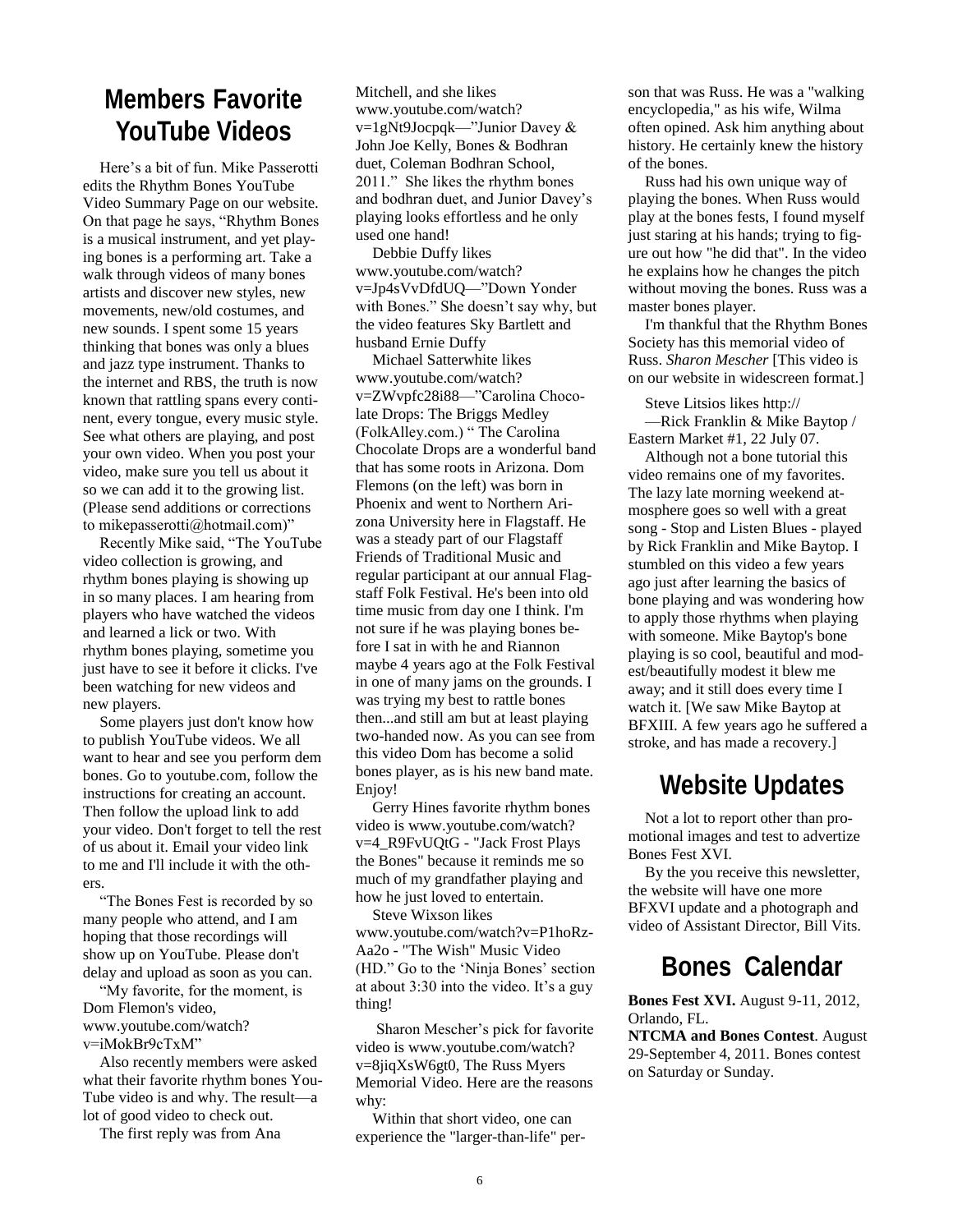#### *(Continued from page 1)*

camps at Ball State University.

Dr. Mueller taught at Ball State and suggested Bill start in the summer and do an undergraduate degree in three years. This led to him doing the same at the University of Michigan for his Masters Degree with Charles Owen of the Philadelphia Orchestra. This is when Bill first met Percy Danforth (1978) as he played with their ragtime ensemble and gave all the players a lesson on the rhythm bones. Bill had never seen or heard of rhythm bones, but was very interested and bought two pair! By age 22, Bill had degrees and had performed at Carnegie Hall and the Montreux Jazz Festival with University of Michigan ensembles.

After winning (and declining) a position with the US Coast Guard Band, Bill took several orchestral auditions and won the job with the Grand Rapids Symphony which at the time paid \$26/service. His bones playing was slowing improving, but it still took a couple years before he learned to relax and get both hands under control. He settled into Grand Rapics and began teaching and playing jazz to supplement his income.

Opportunities to perform on the rhythm bones with orchestra have included using them in *Mahler's 5th Symphony* as "holzklappers" (instead of the often used slapstick). In ragtime numbers, like *Xylophonia*, Bill will often play the breaks on rhythm bones. He has even performed Morton Gould's *Tap Dance Concerto* using rhythm bones instead of tap shoes.

Bill's technique is obviously rooted in drumming techniques and rudiments. He can do most things with rhythm bones that he can do with sticks. He says the opposite is NOT true as nobody can play with one drumstick the fast triplets that rhythm bones can accomplish. He loves to play rhythm bones at the drum kit, sometimes with a brush in one hand.

After 34 years of playing the rhythm bones he says, "I'm still amazed how few people know about them." The first thing most people say is "oh, they're like the spoons". To this he replies, "no, with the spoons you have to self flagellate!"

His organization is spreading the

word and high profile players can help educate the public. He says, "Learning the bones is not easy and many people don't have the patience or coordination to crack the code."

"As a player I often feel I've barely scratched the surface of the rhythm bones potential. I've never practiced the rhythm bones as seriously as classical music as I enjoy improvising and being in the moment. I think we will see young players in the future that really push the envelope of what is possible. Hopefully, this will keep the bones alive for generations to come."

Being a professional musician, Bill has amazed everyone at annual Bones Fests. There are many ways to play quadruplets, but Bill has a way that is fast and hypnotizing, and to date no one has duplicated it.

While not a Charter Member, Bill has been a member of the Rhythm Bones Society since its beginning, and currently serves as Assistant Director.

Bill is the Principal Percussionist for the Grand Rapids Symphony. He has lead a musical outreach program for Michigan youth called "Percussion Discussion" for the past 15 years. In addition he performs in the rock band "The Concussions."

# **Book Review Traditional Notes—A Celebration of Irish Music and Musicians**

In my opinion, books on Irish Traditional Music can fall into two categories; books written by the devoted, the scholars, the believers which are excellent connections to the tradition, and good introductions to the music, and the culture of the music.

They include the Blooming Meadows with text by Fintan Vallely,and Charlie Piggott and Photo's by Nutan, Last Nights Fun by Ciaran Carson, and the recently released Companion to Traditional Irish Music, 2nd edition edited by Fintan Vallely.

The second group would be written by hangers on, people who really don't know the music, and are attempting to

profit from what little they do know. The recently released book, Traditional Notes most definitely falls into the first category. I can't think of a better example of a book which lovingly describes musicians, instruments, and instrument builders.

Stephen Power has gone to great length to feature exceptional musicians, and to connect us with the essence of the music.

The book is a show case for his beautiful photography, displaying each instrument by chapter, and featuring some of the best musicians on each instrument, for example Noel Hill in the concertina chapter, and Kevin Crawford in the flute chapter.

In addition , each chapter has text which describes the instrument, and some of the prominent players. Nearly every instrument regularly seen in the music is included from the pipes to the bodhran (Irish drum), each featuring a major player, and most featuring a maker working in their natural environment.

The really exciting news for those of us which are practitioners of rhythm bone playing, is that the bones are also included in the chapter which also features the bodhran. At one point in the music every major player of the Irish drum also played the rhythm bones.

Our dear friend Mel Mercier's father Peadar Mercier blazed the trail with the Chieftains, and Johnny McDonnagh of DeDannan, and Tommy Hayes of Stockton's Wing, carried the tradition on in their performances, and recordings. You'll be interested to note that not only are both Johnny and Tommy represented in this book, but our own Yirdy Machar is also featured quite prominently, and is wearing his RBS cap from Bones Fest IX.

The rhythm bone playing section is short, only three pages, but that might also speak to the rhythm bones place in Irish music. My only complaint is that Sport Murphy is not represented, although my understanding is that the book was not under production until after his death.

But the great depth on the instruments (a separate section for the low

*(Continued on page 8)*